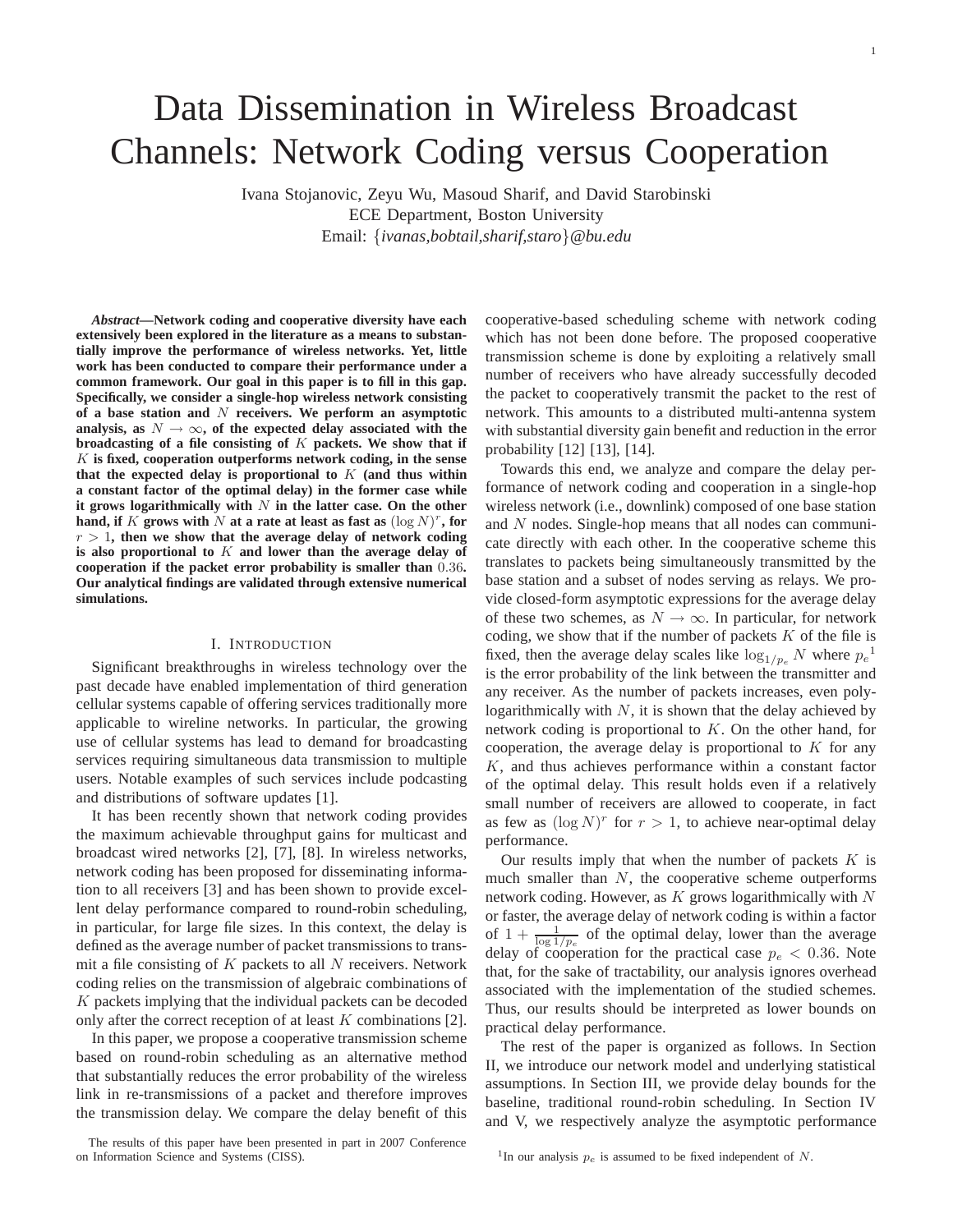of random linear coding and cooperation for large networks and different regimes of file sizes. In Section VI, we present numerical results comparing the performance of the two strategies. We conclude the paper in Section VII.

# II. SYSTEM MODEL

We consider a cellular downlink consisting of a single antenna base station and  $N$  single antenna receivers. We are concerned with the case where a single file, consisting of  $K$ packets, is demanded by all the receivers in the network. We are interested in finding the average file transfer delay, defined as the minimum number of channel uses that guarantees complete download of the whole file by all nodes in the network.

Files are segmented into packets to be transmitted in time slotted manner, with a single packet transmission requiring one time slot. The transmission takes place over a time varying broadcast channel. The assumed channel is Rayleigh blockfading that changes independently from one block to the other. One channel block corresponds to one time slot and, thus, one packet transmission.

In wireless channels, packets are usually dropped when the channel goes into deep fade resulting in an outage. In particular, the outage happens when instantaneous channel capacity falls below the amount of information carried in the packet [11]. Therefore, we can model the channel from the base station to the  $n$ -th receiver as a random on/off channel, with parameter  $p_e$  representing the probability of 'off' or outage state. Since fading is independent across time and users, the error events are similarly independent across time and users.

We assume that the network is homogeneous implying that the channels between any user and the base station have identical and independent distribution. In a cooperative scheduling scenario, analyzed in more detail in a subsequent section, users that have correctly received a packet can potentially aid the base station in future transmissions of the same packet. We assume that channels between any user acting as a transmitter and all users acting as receivers are independent and identically distributed, with the same distribution as the distribution of channels between the base station and any user. In our setup, we assume that each receiver has perfect knowledge of its own channel state toward the base station and users acting as transmitters, but the channel state information (CSI) is unknown to transmitters. In this paper, we are interested in characterizing the average delay for the regime of large N and for various regime of  $K$ , i.e.,  $K$  fixed or growing with N.

It is quite clear that the lower bounds on the minimum delay for sending the  $K$  packets to all users is  $K$ . In the next section, we show that the delay of a simple, plaintext round-robin transmission can be significantly worse than that of the lower bound.

## III. ROUND-ROBIN SCHEDULING

In this section, we consider a simple round-robin transmission scheme in which the base station sends each packet sequentially until every user is able to decode all the K packets. We assume that the base station stops scheduling a certain packet k once every node received it. All outstanding packets are cyclicly scheduled by the base station at regularly spaced time slots until all nodes successfully received the whole file. To simplify the analysis, we ignore the overhead of the control channel.

Denote by  $D_n^k$  the number of transmissions of packet k needed for user  $n$  to receive packet  $k$ . The random variable  $D_n^k$  is geometrically distributed with probability of success  $(1-p_e)$ . A packet transmission is considered successful once it is received by all nodes in the network. Let  $D<sup>k</sup>$  represent the number of transmissions of the packet  $k$  until its successful reception by all users. Therefore, the  $k$ -th packet delay is given by  $D^k = \max_{n=1,...,N} D_n^k$ . Since different packet transmissions are non-overlapping in the scheduling mode, the file completion delay is calculated as  $D_{RR} = \sum_{k=1}^{K} D^k$ .

Lower and upper bounds on the optimal expected completion delay for this policy are presented in [18], Proposition 1, using properties of stochastic ordering. This result is reproduced here, for completeness.

*Proposition 3.1:* Consider the time slotted broadcasting of a single K-packet file to all  $N$  users. Under a round-robin scheduling, the expected delay, denoted by  $\mathbb{E}[D_{RR}]$ , is given by,

$$
\mathbb{E}[D_{RR}] = K \log_{1/p_e}(N) + O(1). \tag{1}
$$

for large  $N$  and any  $K$ .

This result shows, that for large  $N$ , the delay of a roundrobin scheme in a noisy channel can be substantially worse than in a noiseless channel. In the next section, we show that this large gap, i.e.,  $\log_{1/p_e} N$ , can be reduced using random linear coding, but only for  $K$  growing fast enough with  $N$ .

#### IV. RANDOM LINEAR CODING

In this section we analyze the scaling law of the expected delay achieved by a random linear coding (RLC) policy. In a slot  $i$ , where a slot corresponds to the duration of a packet transmission, the transmitted packet is actually computed as a linear combination of all packets:  $P[i] = \sum_{k=1}^{K} a_k[i] P_k$ , such that  $a_k[i] \in \mathbb{F}_q$  for each  $k \in \{1, ..., K\}$  and where q represents the size of the finite coefficient field  $\mathbb{F}_q$  [9]. Coefficients  $a_k[i]$  are chosen uniformly at random over the field  $\mathbb{F}_q$  for each k.

Each receiver stores all correctly received packets up until a time it collects K linearly independent combinations. The expected number of successful receptions before a user receives K linearly independent combinations is upper bounded by  $Kq/(q-1)$  [4], [5], [6]. Notice also that it is impossible for a receiver to successfully decode a  $K$ -packet file with less than  $K$  successful receptions. In this paper we assume that the upper bound is tight and made close to  $K$  by choosing field size  $q$  sufficiently large. We also ignore the communication overhead of network coding. Then, by standard linear coding arguments, the mean completion time of the  $K$  packet file is equal to  $\mathbb{E}[\max_{n=1,...N} T_n]$ , where  $T_n$  is the minimum number of time slots before  $K$  transmissions can be successfully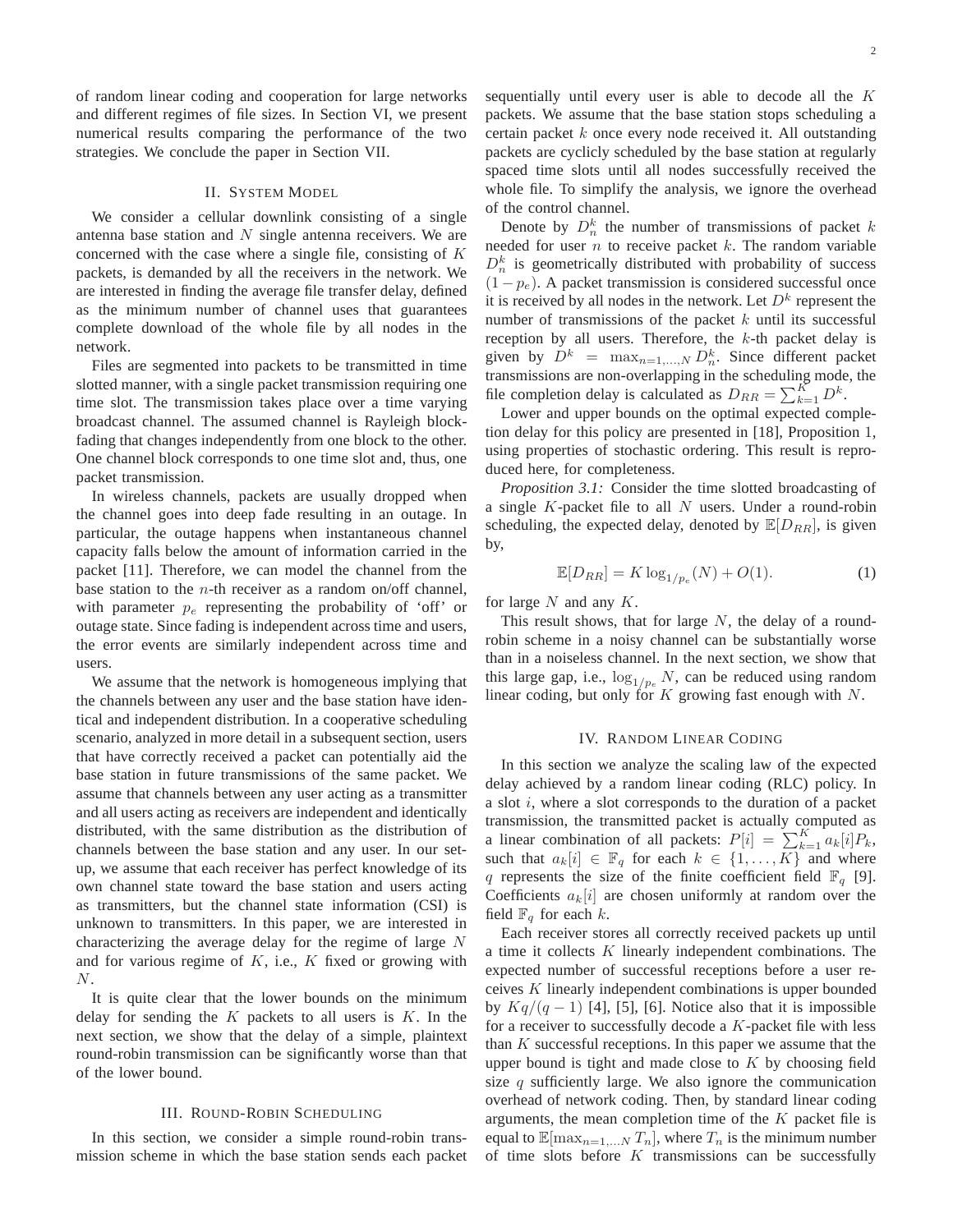decoded by node *n*. The random variable  $T_n$  is the sum of K independent geometric random variables and thus,  $T_n$  has a negative binomial distribution with parameters  $1 - p_e$  and  $K$ . Denote the file transmission delay of the random linear coding policy by  $D_{RLC}$ . Then, the average file transmission delay is given by [3]:

$$
\mathbb{E}[D_{RLC}] = K
$$
\n
$$
+ \sum_{t=K}^{\infty} \left[ 1 - \prod_{i=1}^{N} \left( \sum_{\tau=K}^{t} \binom{\tau-1}{K-1} p_e^{\tau-K} (1-p_e)^K \right) \right]
$$
\n(2)

To gain more insight into behavior of the expected delay for large networks, we provide an asymptotic analysis of the delay in the regime of large  $N$  and for different cases of file length K where K is fixed, K grows logarithmically with  $N$ , and finally  $K$  grows faster than logarithmically with  $N$ .

*Theorem 4.1:* Consider the setting of Proposition 3.1. Under randomized linear coding strategy and for large  $N$ , the scaling law of the average delay in sending the file of size  $K$ packets to all  $N$  users is given by,

1) For fixed  $K$ ,

$$
\mathbb{E}[D_{RLC}] = \log_{1/p_e} N + (K-1)\log_{1/p_e} \log N + o(\log \log N).
$$

2) For K growing logarithmically with N, i.e.,  $K = \log N$ ,

$$
\mathbb{E}[D_{RLC}] = \beta_1 K + o(\log N),
$$

where  $3.146/(\log 1/p_e) \le \beta_1 \le 1 + 3.146/(\log 1/p_e)$ . 3) For K growing faster than  $(\log N)^r$ , where  $r > 1$ ,

$$
\mathbb{E}[D_{RLC}] = \beta_2 K + o\left((\log N)^r\right),\,
$$

where  $1/(\log 1/p_e) \le \beta_2 \le 1 + 1/(\log 1/p_e)$ .

*Proof:* We first obtain lower and upper bounds on the expected delay using the properties of stochastic ordering as in [18]. Next, given the upper and lower bounds on the expected delay we derive the asymptotic result for the first moment of  $D_{RLC}$ for different regions of  $K$  and  $N$ .

As mentioned  $D_{RLC}$  =  $\max_{n=1,...N} T_n$  where  $T_n$  is the sum of K independent geometric variables  $T_n^k$ , i.e.,  $T_n = \sum_{k=1}^{K} T_n^k$ . Here  $T_n^k$  has a geometric distribution with parameter  $1 - p_e$ . An equivalent continuous random variable  $X_n^k$  with the same mean has the pdf  $f(x)$  = variable  $X_n^k$  with the same mean has the pdf  $f(x) = \sum_{i=1}^{\infty} p_e^{i-1} (1 - p_e) \delta(x - i)$  where  $\delta(x)$  is the Dirac's delta function. The complementary cumulative distribution function (CCDF) of this variable is  $\overline{F}(x) = p_e^{[x]-1}$ , for  $x > 0$ .

Now we consider an exponential random variable  $Y_n^k$  with parameter  $\lambda = \log 1/p_e$  that has the CCDF of  $\overline{F}_{Y_n^k}(x) = p_e^x$ . We further define  $Z_n^k = Y_n^k + 1$  with CCDF of  $\overline{F}_{Z_n^k}(x) =$  $\min(1, p_e^{x-1})$ . The CCDFs of  $X_n^k, Y_n^k, Z_n^k$  clearly satisfy  $\overline{F}_{Y_n^k}(x) \leq \overline{F}_{X_n^k}(x) \leq \overline{F}_{Z_n^k}(x)$  implying by definition the desired stochastic ordering of  $Y_n^k \leq_{st} X_n^k \leq_{st} Z_n^k$ . Note that the notation  $X \leq_{st} Z$  denotes that the random variable X is stochastically dominated by the random variable Z.

Finally, we consider  $X_n = \sum_{k=1}^K X_n^k$ ,  $Y_n = \sum_{k=1}^K Y_n^k$  and  $Z_n = \sum_{k=1}^{K} Z_n^k$ . These variables have the same stochastic ordering  $Y_n \leq_{st} X_n \leq_{st} Z_n$  leading to

$$
\mathbb{E}[\max_{n=1,\ldots,N} Y_n] \le \mathbb{E}[D_{RLC}] \le \mathbb{E}[\max_{n=1,\ldots,N} Z_n]
$$
 (3)

where we used the fact that  $\mathbb{E}[D_{RLC}] = \mathbb{E}[\max_{n=1,...N} X_n].$ 

Now, we evaluate the asymptotic behavior of the bounds. In fact, the distribution of  $Y_n$  can be written as

$$
\bar{F}_{Y_n}(x) = \sum_{i=0}^{K-1} \frac{(\lambda x)^i}{i!} \exp^{-\lambda x}.
$$

as  $Y_n$  is the sum of K exponentially distributed random variables. Therefore,

$$
\mathbb{E}[\max_{n=1,...N} Y_n] = \frac{1}{\lambda} \int_0^\infty (1 - (1 - S_K(x)e^{-x})^N) dx \qquad (4)
$$

where  $S_K(x) = \sum_{i=0}^{K-1} \frac{x^i}{i!}$  $\frac{x^2}{i!}$  and  $\lambda = \log 1/p_e$ . The asymptotic behavior of the integral in (4) is studied in [16] in a different context for large  $N$ . When  $K$  is fixed, it is shown that the right hand side of (4) scales like,

$$
\frac{1}{\lambda}(\log N + (K - 1)\log \log N + o(\log \log N)),\tag{5}
$$

which leads to a lower bound on the expected delay. We can also find an upper bound by evaluating  $\mathbb{E}[\max_{n=1,...N} Z_n]$  and noting that  $\overline{F}_{Z_n}(x) = \overline{F}_{Y_n}(x - K)$  and  $\mathbb{E}[\max_{n=1,...N} Z_n] =$  $K + \mathbb{E}[\max_{n=1,...N} Y_n]$ . Therefore, we get

$$
\mathbb{E}[\max_{n=1,...N} Z_n] = K
$$
\n
$$
+ \frac{1}{\lambda} (\log N + (K - 1) \log \log N + o(\log \log N)).
$$
\n(6)

Substituting (5) and (7) into (3), we obtain the first part of the theorem. The proofs of the second and third parts follow the same line as the proof of the first part, appealing arguments similar to those developed in [16] and [17] Section 5.7.5. We omit the proof for the sake of brevity.

Theorem 4.1 implies that when  $K$  is fixed, the delay performance of RLC in a noisy channel can be much worse than that of the noiseless channels, even though the performance is  $K$  times better than that of the round robin scheduling obtained in Section 3. As  $K$  grows slowly with  $N$ , i.e., only logarithmically with  $N$ , the delay scales linearly with  $K$  and the performance gap is at most  $1 + 3.146/(\log 1/p_e)$ . Finally, if  $K$  grows faster than logarithmically with  $N$ , the expected delay of RLC is at most  $1 + 1/(\log 1/p_e)$  worse than in a noiseless channel. Note that for  $p_e \leq 0.36$ , the expected delay of RLC is within a factor of 2 of the delay in a noiseless channel.

In the next section, we show that for fixed or slowly growing  $K$  the performance gap between noisy and noiseless channels can be further reduced using cooperative transmissions.

#### V. COOPERATIVE SCHEDULING

In this section we describe and analyze a cooperative scheduling strategy. The idea behind this strategy lies on the simple observation that a successful file download by all users in the scheduling mode requires repeated transmissions of the same packet. Therefore at the beginning of the second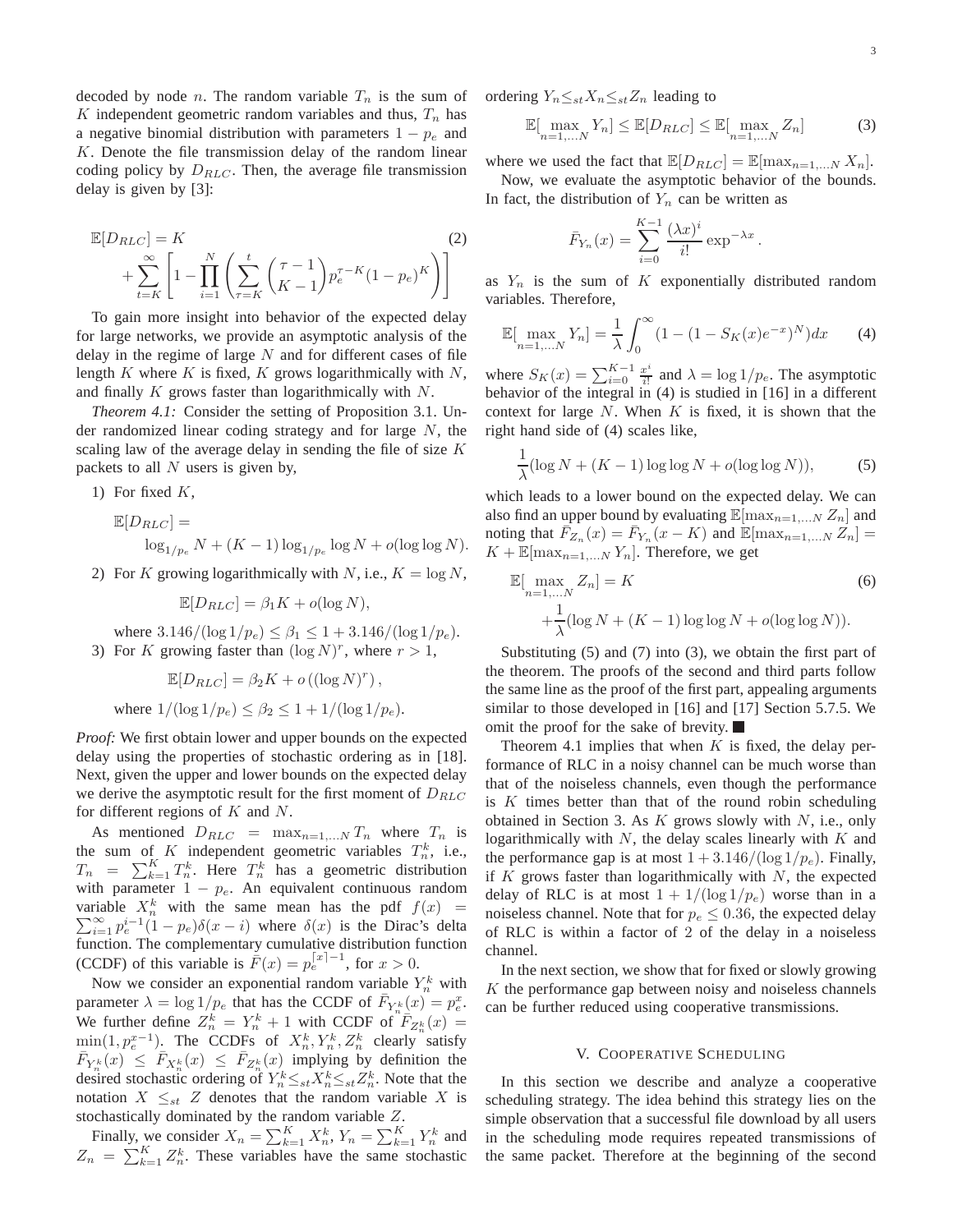transmission of a packet, there exist additional spatially dispersed nodes that can decode the packet successfully with high probability. Therefore, these nodes can collaborate in transmitting the packet to the rest of the users. In particular, it is well known that by using space time coding, significant improvement on the error probability can be obtained using collaborative nodes [19]. The gain is due to the fact that the fading channels corresponding to the different transmitters, i.e., the base station and  $M$  cooperative nodes, are independent leading to better error probability via space diversity.

The packet loss probability in point-to-point MIMO channels is commonly characterized through a diversity gain d and a coding gain  $\alpha$  as  $p_e = \alpha \rho^{-d}$ , where  $\rho$  is the signal to noise ratio [19]. The diversity gain of multi-antenna transmitters have been well studied in the literature. In particular, for the case where  $M + 1$  transmitters and one antenna receiver, it is straightforward to show that the packet error probability  $p_e = \alpha \rho^{-1}$  can be reduced to  $p_e(M) = \beta \rho^{-(M+1)}$  with proper space time coding where  $\alpha$  and  $\beta$  are constants independent of the SNR<sup>2</sup>. This shows the significant reduction in the error probability in the second transmission can be achieved by exploiting the receivers that have decoded the packet in the first transmission of the packet.

*Definition 5.1: Cooperative Scheduling (CS)* is a strategy in which  $K$  packets of a file  $F$  are transmitted in two stages. For every packet, in the first stage, the base station transmits the packet until at least M nodes can decode the packet. In the second stage, the packet is re-transmitted cooperatively by the base station and the M nodes who have successfully decoded the packet.

It turns out that by letting  $M$  grow slightly faster than logarithmically with N, i.e.,  $(\log N)^r$  for any  $r > 1$ , we can achieve most of the gain offered by cooperation and can reduce the average delay to within a factor two of that in a noiseless channel for any K.

The next theorem provides the scaling law of the expected delay using a cooperative scheduling.

*Theorem 5.1:* Consider the setting of Proposition 3.1. The average delay  $\mathbb{E}[D_{CS}]$  in sending K packets of a file to all N users achieved by cooperative round-robin scheduling is given by:

$$
\mathbb{E}[D_{CS}] = 2K(1 + o(1)),
$$

for large N and any K where M grows as  $(\log N)^r$  for any  $r > 1$  independent of N.

*Proof:* We show the result by proving that the total expected number of transmissions in each of the two stages is equal to  $K(1 + o(1))$ . In the first stage, we obtain the expected number of transmissions  $\mathbb{E}[D_{stage1}^k]$  in order to have at least  $M = (\log N)^r$  users successfully decode the k'th packet for  $r > 1$ . Then, we define  $\mathbb{E}[D_{stage1}]$  as a total time spent in stage 1 such that each of  $K$  packets is successfully transmitted to at least M nodes. Letting  $N_s^k$  be the number of users that have successfully received packet  $k$  after its first transmission, we get,

<sup>2</sup>Here  $\alpha$  and  $\beta$  only depend on the space time code and the geometry of the channel, i.e., the distances between the transmitters and the receiver.

$$
\begin{array}{lcl} \mathbb{E}[D^k_{stage1}] & \leq & \mathbb{P}\{N^k_s \geq M\} + \log_{1/pe} N \times \mathbb{P}\{N^k_s < M\} \\ & \leq & 1 + \log_{1/pe} N \times \mathbb{P}\{N^k_s < M\} \end{array}
$$

where we used the fact that  $\mathbb{E}[D_{stage1}]$  is bounded by  $\log_{1/p_e} N$  using the result of Proposition 3.1. We can further prove that for  $M = (\log N)^r$ ,

$$
\mathbb{P}\{N_s^k < M\} = \sum_{i=0}^{M-1} \binom{N}{i} p_e^{N-i} (1 - p_e)^i
$$
\n
$$
= e^{-N \log 1/p_e + o(N)}, \tag{7}
$$

leading to  $\mathbb{E}[D_{stage1}^k] = 1+o(1)$ . Equation (7) can be obtained by first upper bounding  $(1-p_e)^i$  with 1 and then replacing the leftover summation by M times its maximal element achieved at  $i = M = 1$ . Hence, the total average time spent in stage 1 is  $\mathbb{E}[D_{stage1}] = K(1 + o(1)).$ 

In the second stage the cooperation of the base station and M nodes reduces the probability of error from  $p_e = \alpha \rho^{-1}$  to  $p_e(M) = \beta \rho^{-(M+1)} = (\gamma p_e)^{M+1}$ , where  $\gamma = \frac{\beta^{1/(M+1)}}{\alpha}$  $\frac{a}{\alpha}$  takes into account the space-time coding gains  $\alpha$  and  $\beta$ . Note that for fixed and finite  $\alpha$  and  $\beta$ ,  $M = (\log N)^r$  and  $N \to \infty$ we have  $\gamma \to \frac{1}{\alpha}$ . The minimum second stage delay is K, which is easily justified by noting that the probability of having to transmit each packet to at least one user in the second stage becomes one for fixed  $p_e$  and  $N \rightarrow \infty$ . Furthermore, a delay of a transmission of  $k$ 'th packet to all users in the second stage,  $D^{k}(M)$ , is a maximum of N geometrically distributed random variables leading to the following bound on the expected second stage delay,  $\mathbb{E}[D_{stage2}]$ :

$$
\mathbb{E}[D_{stage2}] = \mathbb{E}\left[\sum_{k=1}^{K} D^k(M)\right]
$$
  
=  $K \sum_{i=1}^{\infty} \mathbb{P}\{D^k(M) \ge i\}$   
=  $K \sum_{i=1}^{\infty} \left(1 - (1 - (\gamma p_e)^{(M+1)(i-1)})^N\right)$  (8)

$$
=\frac{K}{M}\sum_{i=1}^{\infty} M \mathbb{P}\{D_{\gamma}^{k} \ge (M+1)(i-1)+1\} (9)
$$

$$
\leq K \frac{M-1}{M} + \frac{K}{M} \sum_{i=1}^{\infty} \mathbb{P} \{ D_{\gamma}^{k} \geq i \}
$$
 (10)

$$
=K\frac{M-1}{M}+\frac{1}{M}\mathbb{E}[D_{RR}]
$$
\n(11)

$$
= K + O\left(\frac{K}{M}\log_{\frac{1}{\gamma p_e}} N\right). \tag{12}
$$

Equation (8) is obtained by calculating the CCDF of the maximum of  $N$  geometrically distributed random variables with the probability of success  $1 - p_e(M) = 1 - (\gamma p_e)^{M+1}$ . Equation (9) rewrites the same expression in terms of the summation of CCDFs of the maximum of  $N$  geometrically distributed variables but with the probability of success  $(1 \gamma p_e$ ). The new variable  $D_{\gamma}^k$  is equivalent to the delay of the kth packet in the round-robin policy when communicating over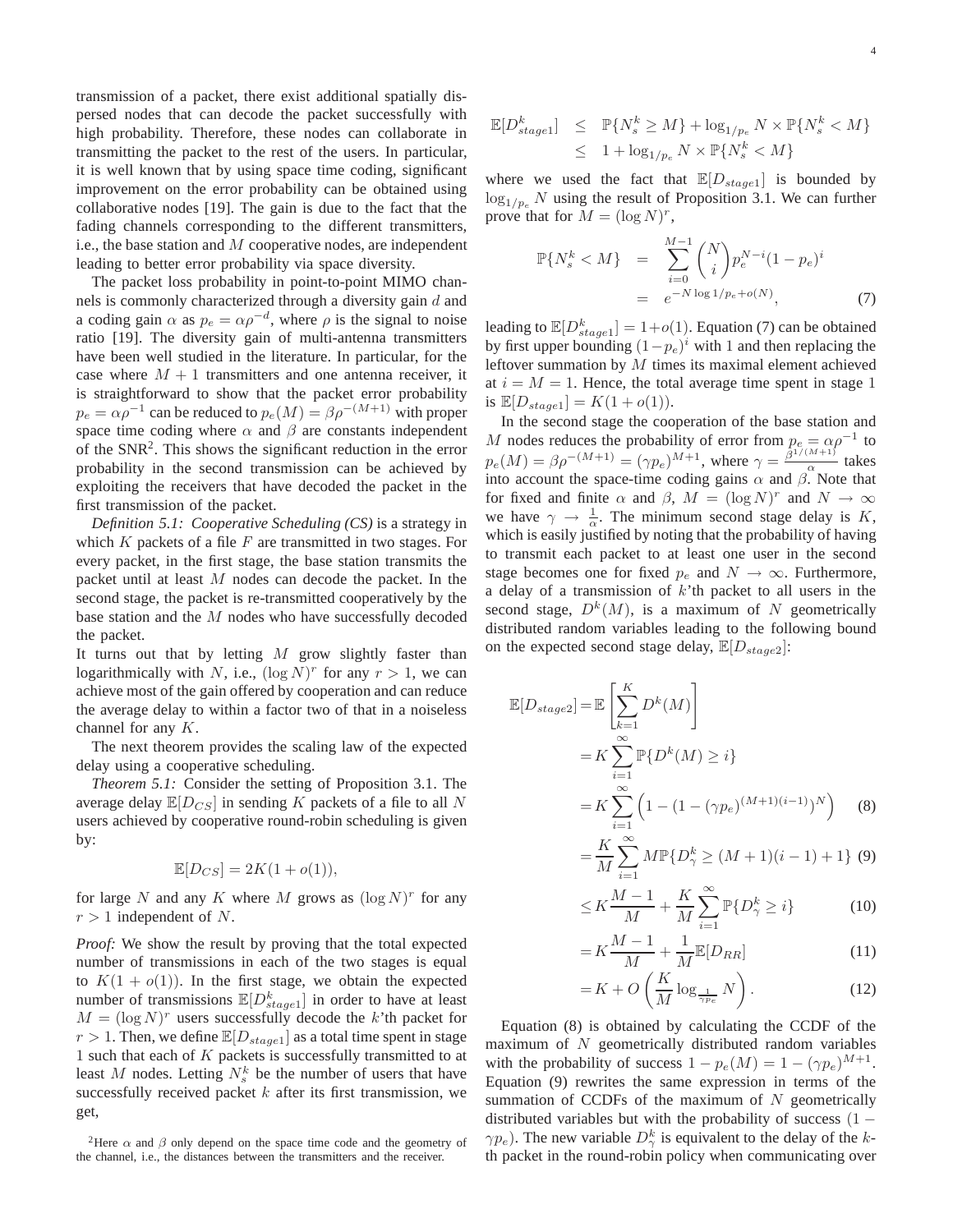a channel with probability of being in "on" state  $(1 - \gamma p_e)$ . Inequality (10) is obtained by adding terms  $\mathbb{P}\{D_{\gamma}^{k} \geq j\}$ ,  $j \in$  $\{(M+1)(i-1)+2,\ldots,(M+1)i\}$  for each  $i \in \{1,2,\ldots,\infty\}$ that are absent in the summation of Eq. (9). Equation (11) is obtained by the definition of the expected delay of the roundrobin policy and finally, the last equation is obtained by using the result of Proposition 3.1.

This results show that the expected delay for the second stage is also equal to  $K(1 + o(1))$  for the case where M grows like  $(\log N)^r$  for  $r > 1$ .

Therefore,

$$
\mathbb{E}[D_{CS}] = \mathbb{E}[D_{stage1}] + \mathbb{E}[D_{stage2}] = 2K(1+o(1)),
$$

which completes the proof.

This theorem shows that the expected delay in a noisy channel achieved by cooperative transmission is asymptotically worse than that of noiseless channels by a factor of two in the regime of large  $N$  and for any  $K$ . It is worth mentioning that this result is achieved using a relatively small number of cooperative nodes proportional to  $(\log N)^r$  for  $r > 1$ . Using more cooperative nodes, we can not further improve the expected delay beyond  $2K$ . However, it does improve the convergence rate of the expected delay to  $2K$ .

As mentioned, the diversity gain promised in the second round of transmission can be obtained via space time codes. In this scheme, the transmitters do not have the knowledge of the channel state of the users, however, every node expecting the packet in the second step needs to estimate its own channel to the base station and the  $M$  other cooperative transmitters. It is also worth mentioning that since  $M$  is relatively small and the channel estimation can be done in parallel for all receiving users, the corresponding overhead of each packet may be made negligible. Furthermore, since the probability of having a receiver act as a relay is  $O(\log(N)/N)$ , the average transmit power of each node (except for the base station) tends to zero. Finally, since the cooperative nodes are spatially dispersed, some sort of control messages has to be exchanged among all cooperating nodes in order to ensure proper spacetime encoding. In our analysis we did not take into account the delay cost associated with these overheads.

## VI. COMPARISON AND NUMERICAL RESULTS

In this section we present simulation results comparing the performance of the various schemes discussed in the paper, for various settings of the parameters  $N, K, M$ , and  $p_e$ .

In Figure 1 and Figure 2 we compare the average transmission delay of different schemes in the same setting as analyzed in [3]. Figure 1 shows that both network coding and cooperative scheduling offer significant average delay gains as compared to the baseline round-robin scheduling. The figure also shows that cooperation can achieve significant reduction in the expected delay by using as few as two cooperating nodes. Increasing the number of cooperating nodes to  $M = (\log N)^2$ , brings in the average cooperation delay below the delay of random linear coding and close to the delay of optimal cooperative scheduling as  $N$  increases. Furthermore, cooperative scheduling with an unlimited number of cooperating nodes almost consistently outperforms random linear coding as it quickly approaches the minimum of  $2K$ .

Figure 2 depicts the ratio of the average delay of cooperation to that of coding for highly lossy links with packet error probability  $p_e = 1/2$ . For  $M = \alpha \log N$ , where  $\alpha = (\log \frac{1}{p_e})^{-1}$ , cooperation outperforms RLC for files roughly smaller then 30 packets and a network size in the range of  $100 - 500$ receivers. In the regime of small file transmissions, broadcast network applications of interest are, for example, emergency message distributions or small software updates. Increasing M to  $(\log N)^2$ , we see that cooperation approaches its best possible delay of  $2K$  and consistently outperforms RLC over the packet range of interest. The ratio is growing rather slowly with the number of packets, so there must be a rather large file size to make random linear code eventually do better. By our analysis this ratio can approach at most two.

Figure 3 has the same setting as Figure 2, except that performance is compared for higher quality links with  $p_e = 0.1$ . This situation fits better in practical wireless communication environments. Even though cooperation is within its optimal mean delay of  $2K$ , RLC generally better utilizes the higher quality channel and performs better for almost all file lengths, except for very short files of few packets. As noted before the maximum ratio between the performance of the two schemes is at most two.

Figure 4, obtained for the case  $K = 10$  and  $N = 100$ , shows that random coding performs better at low loss probability while cooperation is better at high loss probability, when using enough relays. We also note that when the number is relays is large enough, then the average delay of cooperative scheduling remains remains fixed at a value of  $2K$  over a wide range of packet loss probabilities. Both cooperative scheduling and random linear coding significantly outperform round-robin, sometimes by a factor as large as four.

# VII. CONCLUSION

In this paper we analyzed and compared delay performance of network coding and cooperative diversity under the common framework. Specifically, we analyzed the expected file completion delay of a  $K$ -packet file broadcast to  $N$  users in a single-hop wireless network as  $N \to \infty$ . The results show that no technique is superior to the other in all regimes of different file lengths  $K$ .

In the regime of large file transmissions where  $K$  grows at least as fast as  $(\log N)^r$ ,  $r > 1$ , random linear coding achieves better performance at a small packet loss probability. Its delay is within a factor of two of the optimal delay  $K$ , whereas the average cooperation delay scales asymptotically as  $2K$ . In this regime, the average delay of random linear coding grows with the packet loss probability, whereas the average delay of cooperative scheduling delay remains constant provided that a sufficient number of nodes is allowed to cooperate. On the other hand, in the fixed  $K$  regime, cooperation outperforms network coding. In this regime, network coding delay grows logarithmically with network size  $N$ , while cooperation retains its near-optimal delay of 2K.

In summary, the results indicate that in order to achieve near-optimal expected delay in both file length regimes and a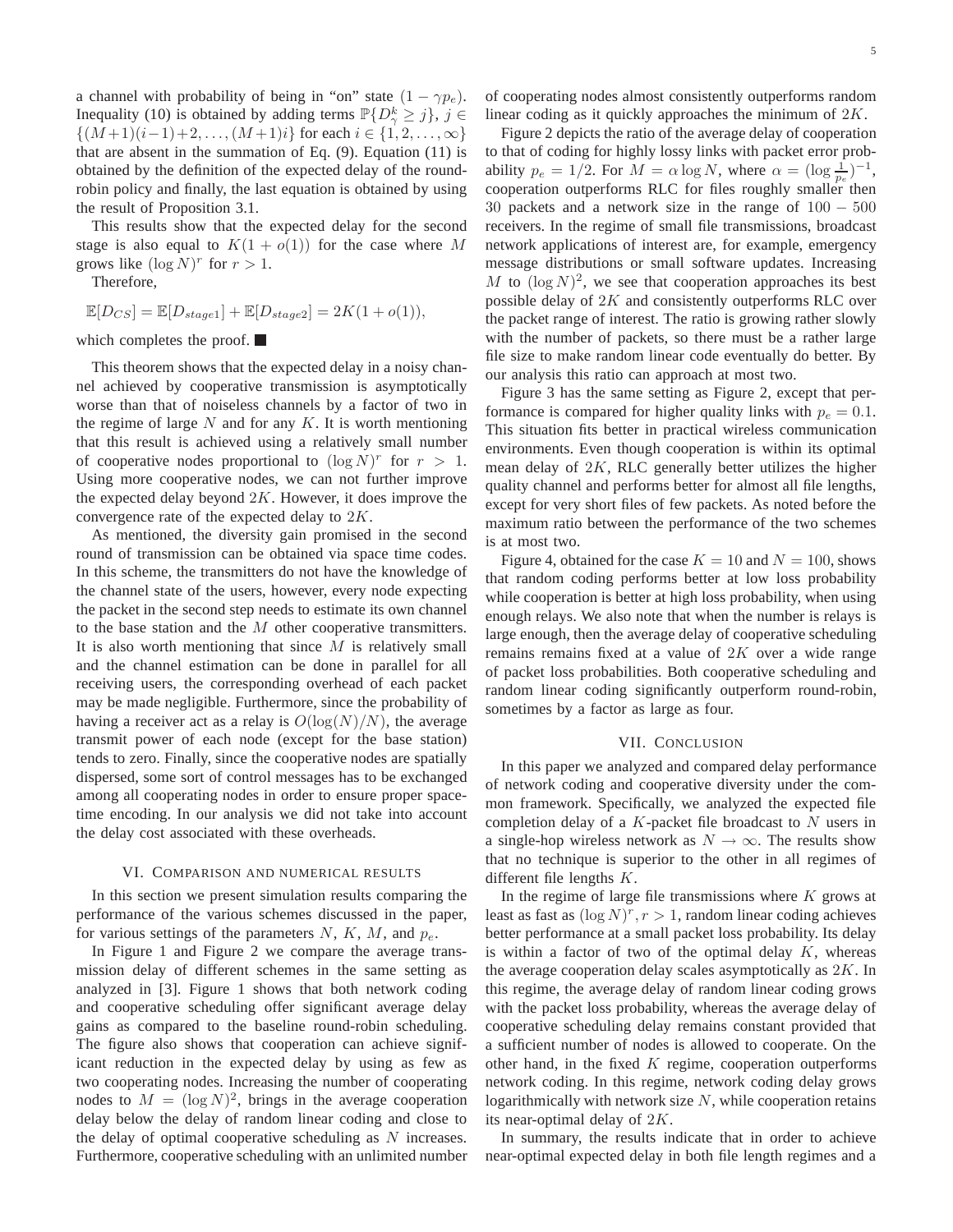small packet loss probability, one should choose network coding when broadcasting large files and cooperative scheduling for transmission of smaller files.

#### **REFERENCES**

- [1] W. Xiao and D. Starobinski, " Poster Abstract: Exploiting Multi-Channel Diversity to Speed Up Over-the-Air Programming of Wireless Sensor Networks", Proc. ACM SenSys 2005, San Diego, California, pp. 292–293, Nov. 2005.
- [2] S. Y. R. Li, W. Yeung and N. Cai, " Linear Network Coding ," *IEEE Trans. Information Theory*, vol.49, pp.371–381, Feb. 2003.
- [3] A. Eryilmaz, A. Ozdaglar, and M. Medard , " On Delay Performance Gains from Network Coding," *Proc. of Conference on Information Sciences and Systems (CISS),* 2006.
- [4] T. Ho, D. R. Karger, M. Medard, R. Koetter, " Network coding from a network flow perspective," *Proc. of IEEE International Symposium on Information Theory (ISIT),* 2003.
- [5] S. Jaggi, P. A. Chou, K. Jain, " Low complexity algebraic multicast network codes," *Proc. of IEEE International Symposium on Information Theory (ISIT),* 2003.
- [6] T. Ho, R. Koetter, M. Medard, D. R. Karger and M. Effros, "The Benefits of Coding over Routing in a Randomized Setting," *Proc. of IEEE International Symposium on Information Theory (ISIT),* 2003.
- [7] S. Katti, D. Katabi, W. Hu, H. S. Rahul, and M. Medard, " The importance of being opportunistic: practical network coding for wireless environment", *Proc. of Allerton Conference on Communication, Control and Computing,* 2005.
- [8] Y. Wu, "Network coding for multicasting," PhD. Thesis, Princton, 2005.
- [9] T. Ho, " Networking from a network coding perspective," PhD. Thesis, MIT, 2004.
- [10] B. Arnold, N. Balakrishnan and H. N. Nagaraja, *A first course in order statistics*, John Wiley and Sons, 1992.
- [11] L. Zheng and D. N. C. Tse, " Diversity and Multiplexing: A Fundamental Tradeoff in Multiple Antenna Channels," *IEEE Trans.Info.Theory*, vol.IT-49, pp.1073–1096, May 2003.
- [12] V. Tarokh, H. Jafarkhani, and A. R. Calderbank, " Space-Time Block Coding for Wireless Communications: Performance Results," *IEEE Journal on Selected Areas in Communications*, Vol. 17: No. 3, pp. 451-460, Mar. 1999.
- [13] J. N. Laneman and G. W. Wornell " Distributed Space-Time Coded Protocols for Exploiting Cooperative Diversity in Wireless Networks," *IEEE Trans. Inform. Theory*, vol. 49, no. 10, pp. 2415-2525, Oct. 2003.
- [14] J. N. Laneman, D. N. C. Tse, and G. W. Wornell, "Cooperative Diversity in Wireless Networks: Efficient Protocols and Outage Behavior," *IEEE Trans. Inform. Theory*, vol. 50, no. 12, pp. 3062-3080, Dec. 2004.
- [15] S. Ross, *Stochastic Processes*, Wiley, 1996.
- [16] M. Sharif and B. Hassibi, " Delay considerations for opportunistic scheduling in broadcast fading channels," *IEEE Trans. Wireless Comm*, vol. 6, issue 9, pp. 3353 - 3363, Sept. 2007.
- [17] M. Sharif, "Broadband Wireless Broadcast Channels: Throughput, Performance and PAPR Reduction," PhD. Thesis, California Institute of Technology, 2005.
- [18] D. Starobinski, W. Xiao, X. Qin, A. Trachtenberg, " Near-Optimal Data Dissemination Policies for Multi-Channel, Single Radio Wireless Sensor Networks," *IEEE INFOCOM 2007*, to appear.
- [19] D. Tse and P. Viswanath, *Fundamentals of Wireless Communication*, Cambridge University Press, May 2005.
- [20] I. Stojanovic, M. Sharif, D. Starobinski, "Data Dissemination in Wireless Broadcast Channels: Network Coding or Cooperation," *Proc. of Conference on Information Sciences and Systems (CISS),* 2007.



Fig. 1. Expected delay of different transmission strategies for  $p_e =$  $1/2, K = 30.$ 



Fig. 2. Ratio of the expected file completion delay of the cooperative scheduling to the random linear coding at  $p_e = 1/2$  for different sizes of cooperation set M, and  $\alpha = (\log \frac{1}{Re})^{-1}$ . Note that all the ratio curves follow the regular trend, i.e. at fixed  $K$  the ratio decreases as the number of users grows from  $N = 100$  to  $N = 500$ .